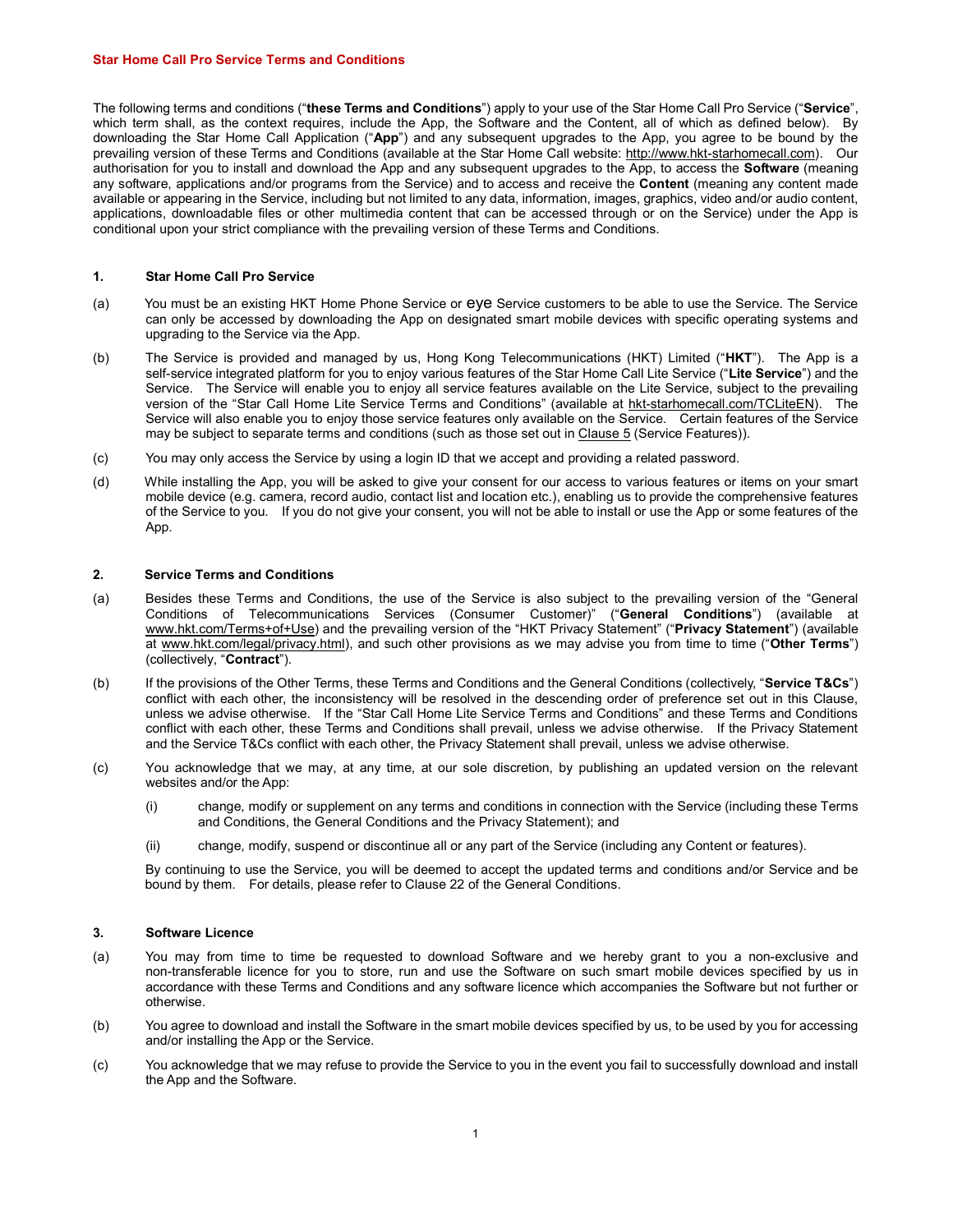# 4. Account Creation

For the purpose of creating an account under the App or the Service, management and provision of the Service:

- (a) you must provide us with accurate, complete and updated registration information;
- (b) you must safeguard any user name and password which we provide to you and/or used by you;
- (c) you authorise us to assume that any person accessing or using the App under your Service account is either you or is duly authorised to act for you and on your behalf, and you shall be liable for any actions undertaken by such person in connection with his access to and/or use of your Service account.

## 5. Service Features

## (a) Home Link

- (i) The Home Link feature under the Service allows you to link one (1) HKT Home Phone Service or eye Service ("Designated HKT Fixed Line Number") with the Service, and will enable you to make calls using the Designated HKT Fixed Line Number and to receive and pick up calls made to the Designated HKT Fixed Line Number anywhere via your smart mobile device, subject to your smart mobile device being online, your smart mobile device's Internet connectivity and the "Simultaneous ring with home phone" feature on your smart mobile device having been turned on at the material time.
- (ii) Only one (1) Designated HKT Fixed Line Number may be linked with the Service at any one time. You may unlink the linked Designated HKT Fixed Line Number and link another fixed line number under Home Link at any time, so long as the new fixed line number to be linked is provided by HKT.
- (iii) By enabling Home Link, you acknowledge and agree that the Designated HKT Fixed Line Service will become a Voice Over Internet Protocol (VoIP) service and we have the right to upgrade or change the Designated HKT Fixed Line Service as necessary to support Home Link. Quality of phone calls made or received under Home Link is subject to Internet connectivity.
- (iv) You must ensure that all registered customer's information of the Designated HKT Fixed Line Service will be accessed by your trusted personnel only, and that your fixed telephone device for the Designated HKT Fixed Line Service is kept in a safe location and accessible by your trusted personnel only.
- (v) We have the right to unlink the Designated HKT Fixed Line Service / Number with Home Link at any time at our discretion, with or without prior notice, including but not limited to under any of the following circumstances:
	- (aa) The Designated HKT Fixed Line Service having been relocated to another service installation location;
	- (bb) Any change in the registered customer's profile of the Designated HKT Fixed Line Service, e.g. customer's name or identity document number;
	- (cc) Change of the service / telephone number under the Designated HKT Fixed Line Service;
	- (dd) Termination of the Designated HKT Fixed Line Service; and
	- (ee) Upon request of the registered customer of the Designated HKT Fixed Line Service.
- (vi) IDD 0060 calls can be made by any designated personnel under Home Link. To avoid any unauthorised use, you are advised to enable the IDD Personal Identification Number (PIN) on the Designated HKT Fixed Line Service.
- (vii) By using Home Link, outgoing calls (including emergency calls) could be made via your smart mobile device installed with the App under the Designated HKT Fixed Line Service Number. Any 999 emergency calls made via the App will be made to the Regional Command & Control Centre under the Hong Kong Police Force.
- (viii) You are required to provide us with your then current location address via the App before you may start using emergency call service under this App / the Home Link. If there is any change to such address at the time you made the emergency call, you are required to promptly update us with your then current location address via the App. Whether an emergency call can be made or not depends on various factors, such as network connection and device's hardware etc. We make no representation or guarantee as to the accessibility or quality of such emergency call service and shall not be liable in any way for any direct or indirect loss or damage or expense of any kind arising out of, or are in any way connected with any matters in relation to such emergency call service.
- (ix) We do not in any way guarantee that all incoming calls to the Designated HKT Fixed Line Service Number will be transferred successfully under Home Link. You acknowledge and agree that we or our Affiliates (meaning our subsidiaries, our holding companies and any subsidiaries of those holding companies, wherein the terms "subsidiary" and "holding company" shall have the same meaning as defined in the Companies Ordinance, Chapter 622 of the Laws of Hong Kong) will not in any way be held responsible for any loss or damage howsoever incurred in connection with Home Link (including but not limited to any linking or unlinking of any Designated HKT Fixed Line Number or any unauthorised use of IDD services).

## (b) IDD 0060

(i) The IDD 0060 feature under the Service may only be accessed after you have linked the Designated HKT Fixed Line Number under the Home Link feature of the Service, and will enable you to make IDD 0060 calls on your smart mobile device installed with the App using the Designated HKT Fixed Line Number.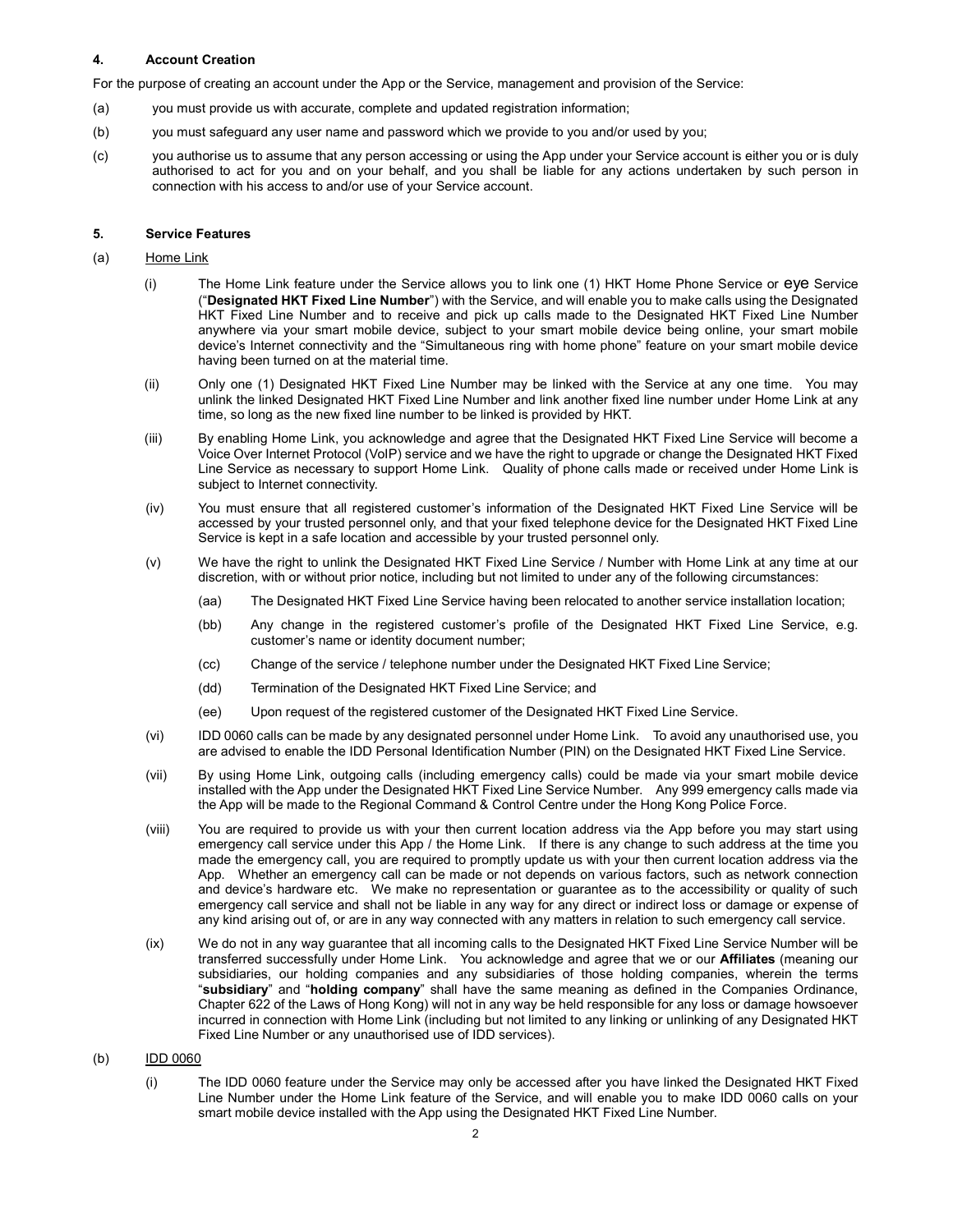- (ii) All IDD 0060 charges incurred under IDD 0060 will be billed onto the Designated HKT Fixed Line Number.
- (iii) IDD 0060's charging rate, fixed fee plan and free minutes (if any) will be applied and shared among you and the designated personnel.

## (c) Video Calling

- (i) The Service allows app-to-app video calls to be made via the App on your smart mobile device to other user of the App on his smart mobile device, given both devices are equipped with video calling function. You may also receive app-to-app video calls on the App from other user of the App.
- (ii) The Service also allows video calls to be made via the App on your smart mobile device to eye3 Smart Communications Service device ("eye3 Device") (but not to other eye device with lower models than eye3 Device), and you may also receive video calls on the Designated HKT Fixed Line Number via the App from any eye3 Device.
- (iii) The quality of video calls on the App is dependent on various factors (e.g. the camera quality of the smart mobile device, firmware of the smart mobile device and Internet connectivity), and as such, we do not in any way guarantee the quality of such video calls.

# (d) Audio Call

- (i) The Service allows app-to-app audio calls to be made via the App on your smart mobile device to other user of the App on his smart mobile device, and you may also receive app-to-app audio calls on the App from other user of the App.
- (ii) The Service also allow audio calls to be made via the App on your smart mobile device to any telephone number (including on any mobile phone, fixed telephone and eye device), and you may also receive audio calls on the Designated HKT Fixed Line Number via the App.
- (iii) The quality of audio calls on the App is dependent on various factors (e.g. firmware of the smart mobile device and Internet connectivity), and as such, we do not in any way guarantee the quality of such audio calls.

## (e) Unknown Caller Identifier (for Designated HKT Fixed Line Number)

- (i) This Unknown Caller Identifier feature under the Service is provided by Third Party Providers (as defined in Clause 11 (Third Party Providers)).
- (ii) With the Home Link feature of the Service activated, this Unknown Caller Identifier feature under the Service can help you to identify calls from or to the Designated HKT Fixed Line Number.
- (iii) By enabling this Unknown Caller Identifier feature, you acknowledge and agree that the phone number of all calls made to or from the Designated HKT Fixed Line Number will be passed to our Third Party Providers to check whether each call can be identified or not.
- (iv) You authorise and agree that our Third Party Providers may at their discretion identify the phone number of a call and display its identity on the fixed telephone of your designated smart mobile device.
- (v) While the call identification lists of our Third Party Providers are updated from time to time, we or our Third Party Providers do not in any way guarantee all calls could be identified, and you acknowledge and agree that we or our Affiliates will not in any way be held responsible for any loss or damage incurred in connection with any identified or not identified calls.
- (f) Unknown Caller Identifier (for smart mobile device)
	- (i) This Unknown Caller Identifier feature (for smart mobile device) under the Service is provided by Third Party Providers.
	- (ii) With the Home Link feature of the Service activated, this Unknown Caller Identifier feature (for smart mobile device) under the Service can be extended to mobile number(s) of designated mobile device, which can help you to identify the calls from or to your designated mobile number(s).
	- (iii) By enabling this Unknown Caller Identifier feature (for smart mobile device), you acknowledge and agree that the phone number of all calls made to or from your designated mobile phone number will be passed to our Third Party Providers to check whether each call can be identified or not.
	- (iv) You authorise and agree that our Third Party Providers may at their discretion identify the phone number of a call and display its identity on your designated smart mobile device.
	- (v) While the call identification lists of our Third Party Providers are updated from time to time, we or our Third Party Providers do not in any way guarantee all calls could be identified, and you acknowledge and agree that we or our Affiliates will not in any way be held responsible for any loss or damage incurred in connection with any identified or not identified calls.
- (g) Junk Call Blocking (for smart mobile device)
	- (i) This Junk Call Blocking feature (for smart mobile device) under the Service is provided by a Third Party Provider.
	- (ii) With this Junk Call Blocking feature (for smart mobile device) under the Service activated on your designated mobile phone, it will enable blocking of detected spam incoming calls made to your designated mobile number(s).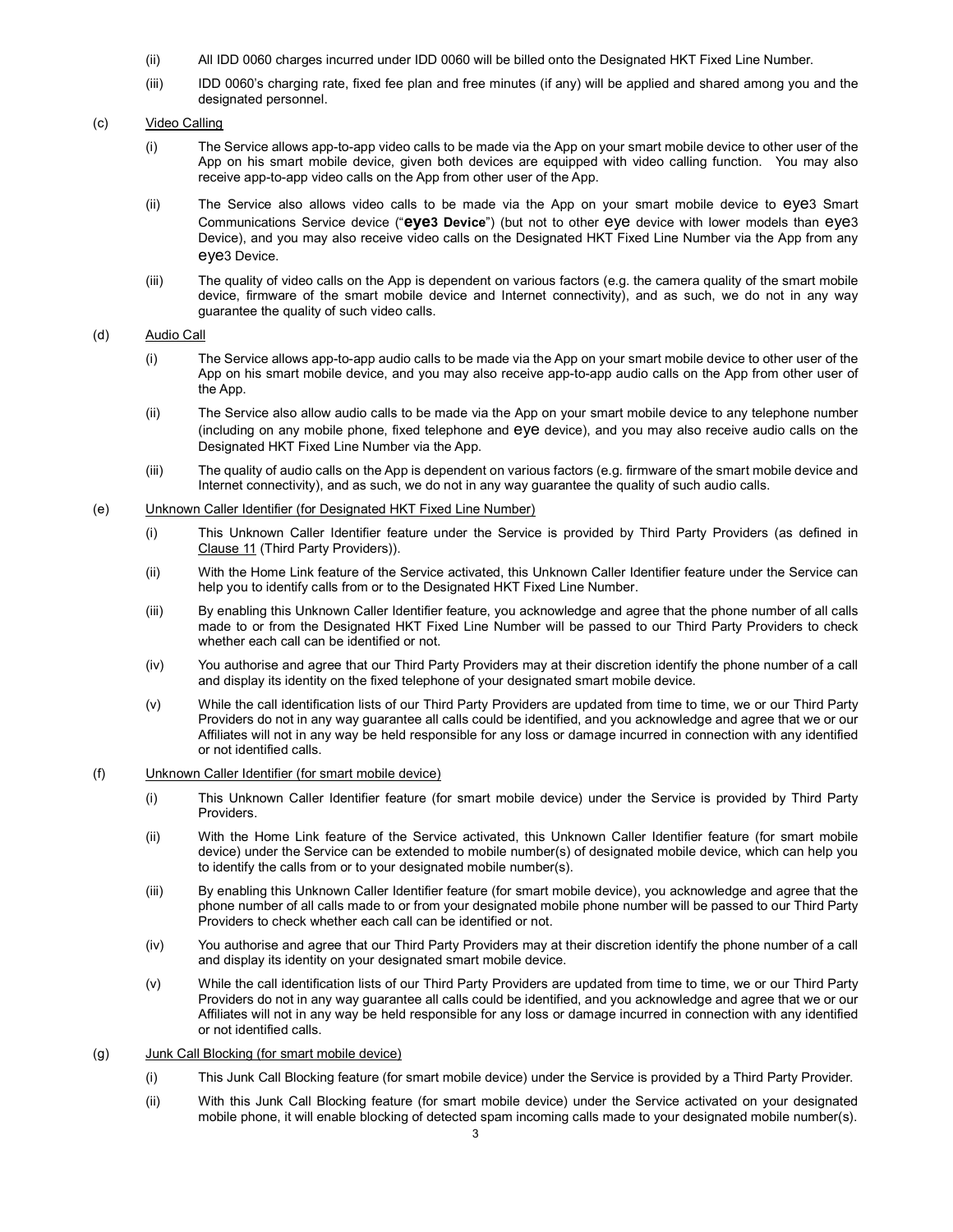- (iii) By enabling this Junk Call Blocking feature (for smart mobile device), you acknowledge and agree that the phone number of all the incoming calls made to your designated mobile phone number will be passed to our Third Party Provider to identify whether each call is a spam call or not.
- (iv) You authorise and agree that our Third Party Provider may at its discretion block the phone number of an incoming call which has been identified by our Third Party Provider as a spam call.
- (v) To provide a better service, you acknowledge and agree that calls from PCCW or HKT group of companies will NOT be blocked under this Junk Call Blocking feature (for smart mobile device).
- (vi) While the spam call lists of our Third Party Provider are updated from time to time, we or our Third Party Provider do not in any way guarantee all spam calls could be identified or blocked, and you acknowledge and agree that we or our Affiliates will not in any way be held responsible for any loss or damage incurred in connection with any blocked calls or non-blocked calls.

### (h) Report Call

- (i) This Report Call feature under the Service will allow you to report call identity to us, our Affiliates and Third Party Provider.
- (ii) You authorise and agree that we, our Affiliates or our Third Party Provider may at its discretion to use, edit or reject the information in your reported call.
- (iii) You acknowledge and agree that we or our Affiliates or our Third Party Provider will not in any way be held responsible for any loss or damage incurred in connection with any reported calls.

#### 6. Our rights and responsibilities

We may:

- (a) deactivate the Service at any time without notice to carry out system maintenance, upgrading, testing and/or repairs;
- (b) limit or suspend your access to the Service without notice where we are of the opinion that such action is appropriate as a result of your use of the Service or where you breach any of the terms of the Contract; and
- (c) expand, reduce, withdraw and/or modify any part of the Service and/or any Content, remove, disable and/or suspend transmission or streaming of the Service or Content which we consider in our sole opinion, breaches any applicable law, rules (e.g. Stock Exchange rules), regulation, regulatory directive or licences (collectively, "Applicable Law") or to be otherwise unacceptable.

#### 7. Your Use of the Service

- (a) You:
	- (i) have to be aged 18 or above to subscribe to the Service;
	- (ii) are only authorised to use the Service and view the Content for your own personal and non-commercial use in accordance with the terms of the Contract;
	- (iii) will be strictly and solely responsible for your own use of the Service and any use of them by any party who uses your login details will be treated by us as use by you;
	- (iv) must not, and must not permit any other person, to sell, reproduce, copy, distribute, publish, modify and/or prepare derivative works based on the Service and/or Content;
	- (v) will abide by all Applicable Law, and any of our operating and/or usage rules, as amended from time to time;
	- (vi) will provide true, accurate, current and complete information about yourself as required to complete your application for and/or use of the Service ("User Data");
	- (vii) will agree to maintain and promptly update the User Data you have submitted to us and keep it true, accurate, current and complete;
	- (viii) will not provide any information that is untrue, inaccurate, not current or incomplete, if we have reasonable grounds to suspect that such information is untrue, inaccurate, not current or incomplete, we have the right to suspend or restrict your access to the Service; and refuse any and all current or future use of the Service;
	- (ix) will report any violation of the terms of the Contract to our customer service team; and
	- (x) safeguard your login details and password(s) (if any) and ensure that they are not disclosed or provided to any other person.
- (b) You must not in any way intercept, interfere or tamper with any part of the Service and must not use the Service or allow the Service to be used to, directly or indirectly:
	- (i) access or attempt to access the Service in any way or method other than the instructions or interface provided by us;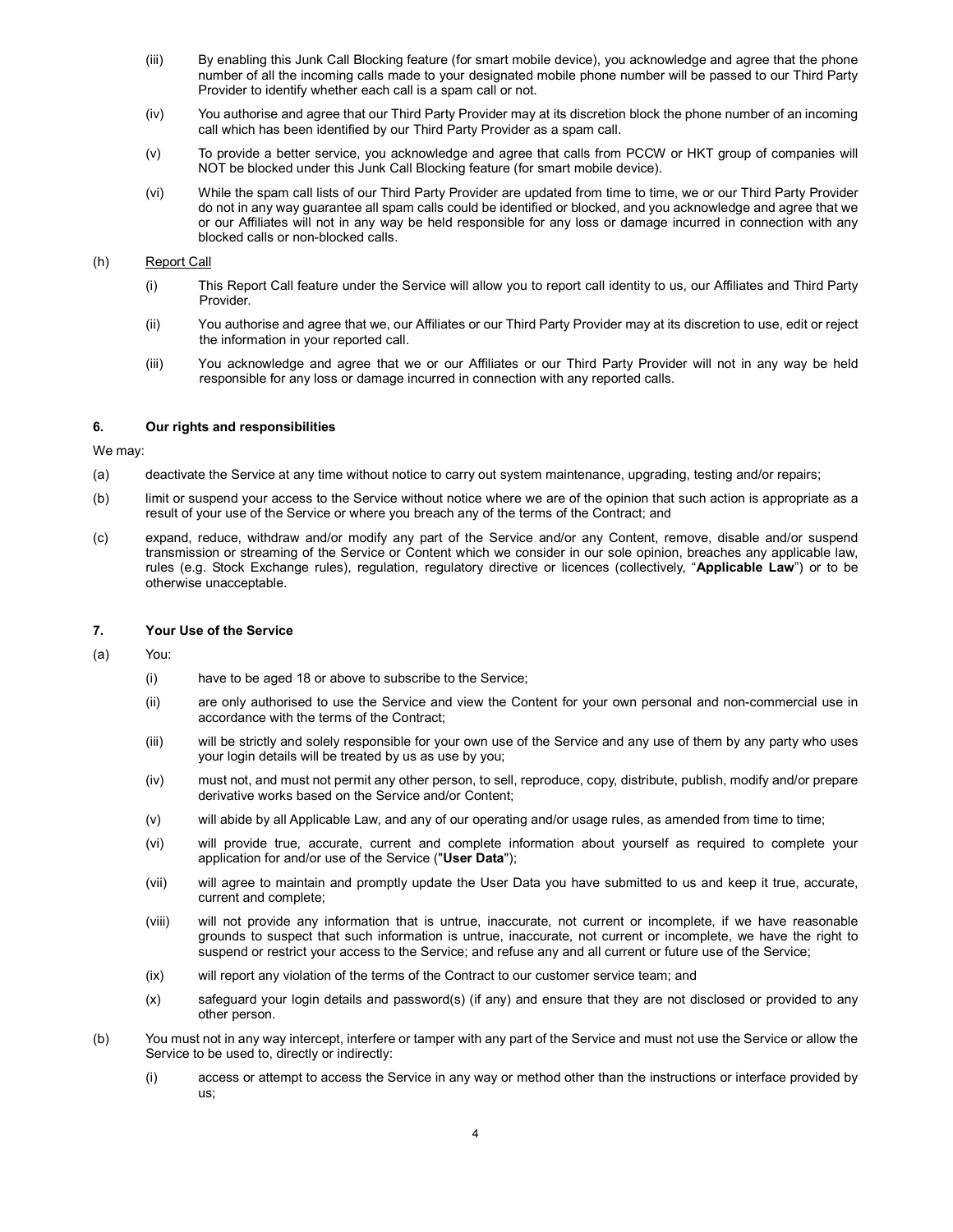- (ii) restrict or inhibit any other persons from using the Service, including, without limitation, by means of "hacking" or defacing any portion of the Service;
- (iii) modify, adapt, sub-license, reproduce, distribute, copy, exploit, translate, sell, reverse engineer, decompile or disassemble any portion of the Service, the Content or the Software;
- (iv) remove any copyright, trademark, or other proprietary rights notices contained in the Service, the Content or the Software;
- (v) copy and/or frame any part of the Service, the Content or the Software without our prior written authorisation;
- (vi) use any robot, spider, site search/retrieval application, or other manual or automatic device or process to retrieve, index, "data mine" or in any way reproduce, disrupt or circumvent the navigational structure or presentation of the Service and/or Content;
- (vii) collect information of users of the Service;
- (viii) hack, break into, or attempt to hack or break into, in any manner the Service, the Content or the Software and/or any data areas on our server(s) or that of any third parties;
- (ix) download, copy, store, rip, distribute, share or re-direct any Content from the Service in any way or through any media;
- (x) incorporate any software or other materials that contain any virus, worm, time bomb, Trojan horse, or other harmful or disruptive component;
- (xi) forge headers or otherwise manipulate identifiers in order to disguise the origin of any content transmitted through the Service;
- (xii) disrupt or interfere with any part of the Service, or any servers, network, software, hardware or equipment connected to or via the Service;
- (xiii) disclose your login details and password (if any) or permit other persons to use your login details and password to access the Service;
- (xiv) commit any action which may be unsolicited, offensive, defamatory, indecent, obscene, menacing, immoral, tortious, unlawful, illegal or infringe any intellectual property rights of any party; and/or
- (xv) send unsolicited, offensive, defamatory, indecent, obscene, menacing, nuisance or hoax messages or Content.

#### 8. Fees

You are responsible for all carrier data plan and other fees and taxes associated with your use of the Service. Your download and access to the App and/or use of the Service may be subject to payment of certain fees, and you agree to pay such fees on time. We reserve the right at any time to:

- (a) charge or waive such fees (or any part thereof); and/or
- (b) change or supplement on any terms and conditions on which any such fees shall be charged and/or waived.

## 9. Content

- (a) You acknowledge that the Content on the App is subject to copyright and possibly other intellectual property rights ("Intellectual Property Rights"). Unless you are expressly authorised by law and by the relevant copyright owner(s), you must not in any way whatsoever participate in or permit any other entities or persons, to, directly or indirectly:
	- (i) sell, reproduce, distribute, modify, display, publicly perform, prepare derivative works based on, repost or otherwise use any of the Content in any way for any public or commercial purpose without our prior written consent;
	- (ii) use any Content on any other websites or in a networked computer environment for any purpose;
	- (iii) reverse engineer any Content consisting of downloadable software; or
	- (iv) otherwise infringe any of the Intellectual Property Rights of any person in using the App or any Content.
- (b) Nothing you do on or in relation to the App will transfer any Intellectual Property Rights to you or license you to exercise any Intellectual Property Rights unless this is expressly stated.

# 10. Other User Content

- (a) The App may contain Content uploaded, posted, emailed or otherwise electronically transmitted ("Posted", and to "Post" shall be construed accordingly) by users of the App, including you ("User Content").
- (b) We do not monitor or exercise editorial control over User Content. However, we reserve the right:
	- (i) to access or examine any User Content; and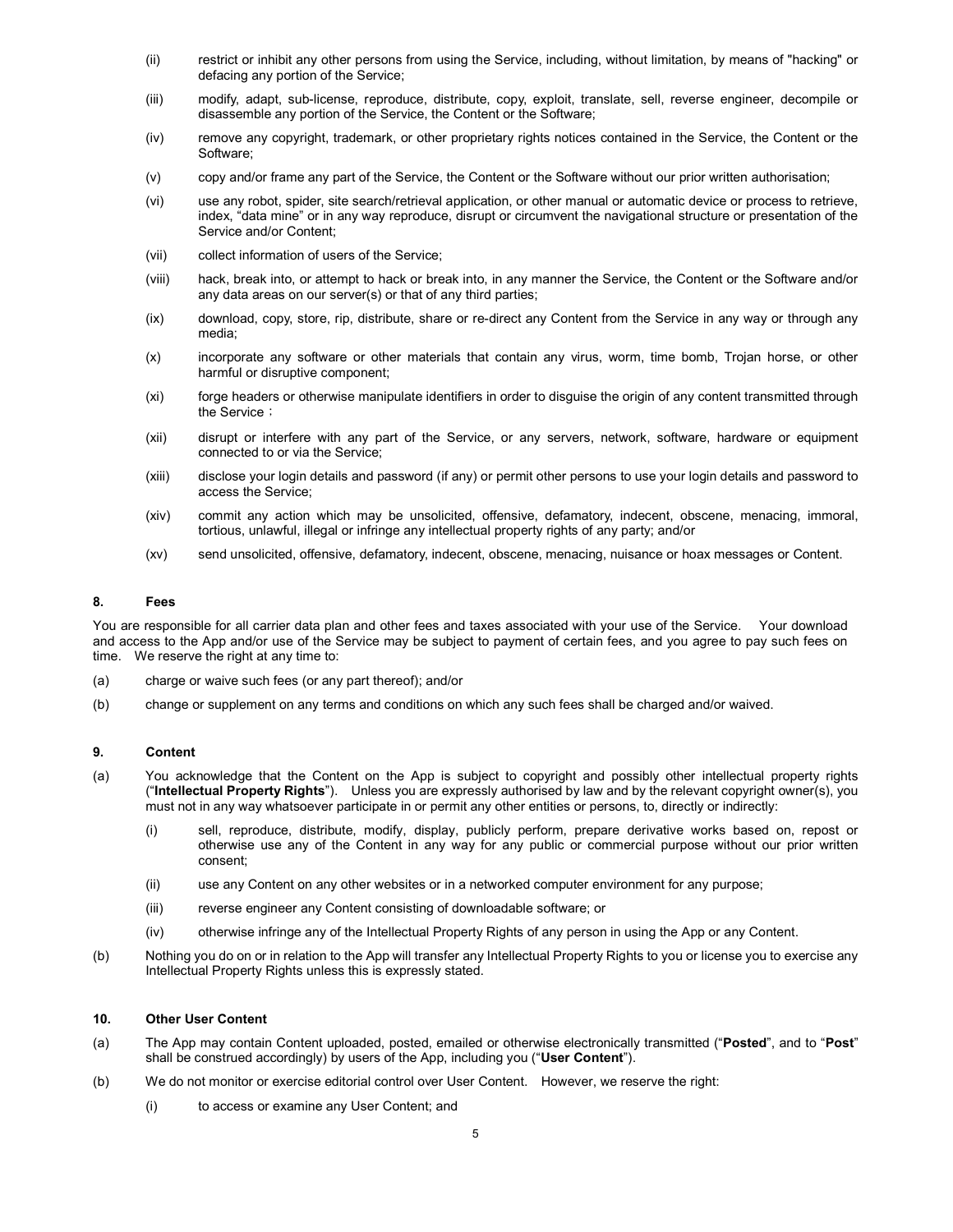- (ii) at our discretion move, remove or disable access to User Content which we consider, at our sole opinion to breach any Applicable Law or to be otherwise unacceptable.
- (c) In relation to any Content Posted by you, you grant us a perpetual, irrevocable, royalty-free licence throughout the world to use, reproduce, modify, adapt, publish, translate, sublicense, create derivate works from, incorporate in other works (whether electronic or not), distribute, perform and display such Content, whether in whole or in part.
- (d) You acknowledge that we may remove Content Posted by you in accordance with any applicable guidelines, such as guidelines relating to period of storage or the maximum disc space which is allotted to you.

### 11. Third Party Providers

- (a) You acknowledge that:
	- (i) parts of the App;
	- (ii) certain features of the Service; and
	- (iii) parts of the Content,

may be contributed, provided or maintained by third party providers ("Third Party Provider(s)") and not by us. We make no statement, representation or warranty, express or implied, that we agree, disagree, approve or endorse with any such materials or external websites and we will not have or accept any liability, obligation or responsibility whatsoever for any loss, destruction or damage (including without limitation consequential loss, destruction or damage) however arising from or in respect of any use or misuse of or reliance on the contents of any such materials or external websites delivered on or via the App or inability to use any of them.

(b) Your correspondence or dealings with any Third Party Providers are solely between you and that Third Party Provider, and you agree that we will not in any way be liable or responsible for any loss or damage of any sort howsoever incurred as the result of such dealings.

#### 12. Links and Advertisements

- (a) We have not reviewed all of the sites linked to the App and we are not responsible for the content or accuracy of any off-App pages or any other sites linked to the App (including without limitation sites linked through advertisements or through any search engines).
- (b) Some links which appear on the App are automatically generated, and may be offensive or inappropriate to some people. The inclusion of any link does not imply that we agree, disagree, approve or endorse the linked site, and you use the links at your own risk.
- (c) Your correspondence or dealings with, or participation in promotions of, advertisers on the App are solely between you and such advertisers.
- (d) The inclusion of any such sites or advertisements on the App does not imply that we agree, disagree, approve or endorse any of those sites or advertisements. We will not have or accept any liability, obligation or responsibility whatsoever for any loss, destruction or damage (including without limitation consequential loss, destruction or damage) however arising from or in respect of any use or misuse of or reliance on such sites or advertisements delivered on or via the App or inability to use any of them.

# 13. Personal Data

- (a) In using the App, you may be requested to give us certain personal data (as this term "Personal Data" is defined in the Personal Data (Privacy) Ordinance ("PDPO", Chapter 486 of the Laws of Hong Kong) ("Data"). You have certain rights in the Data you provide in accordance with the PDPO. By using the App you grant us your consent to use your Personal Data in accordance with the "HKT Privacy Statement" (available at www.hkt.com/legal/privacy.html).
- (b) You will provide us with the information relating to you or your use of the Service we reasonably require:
	- (i) to help us in complying with the Applicable Law and to report to any government or regulatory agency regarding such compliance; and
	- (ii) to assess whether or not you have complied, are complying and will be able to continue to comply with all obligations under the Contract.
- (c) We do not collect device location information when you use the Service.

## 14. The Use of the App At Your Own Risk

(a) You use the App at your own risk. You must evaluate, and bear all risks associated with, the use of the App, including reliance on the accuracy, completeness or usefulness of the App. All information provided on or via the App by us or any of the Third Party Providers or our related service providers is for general and indicative purposes only. You should seek your own independent advice with respect to your use of the App.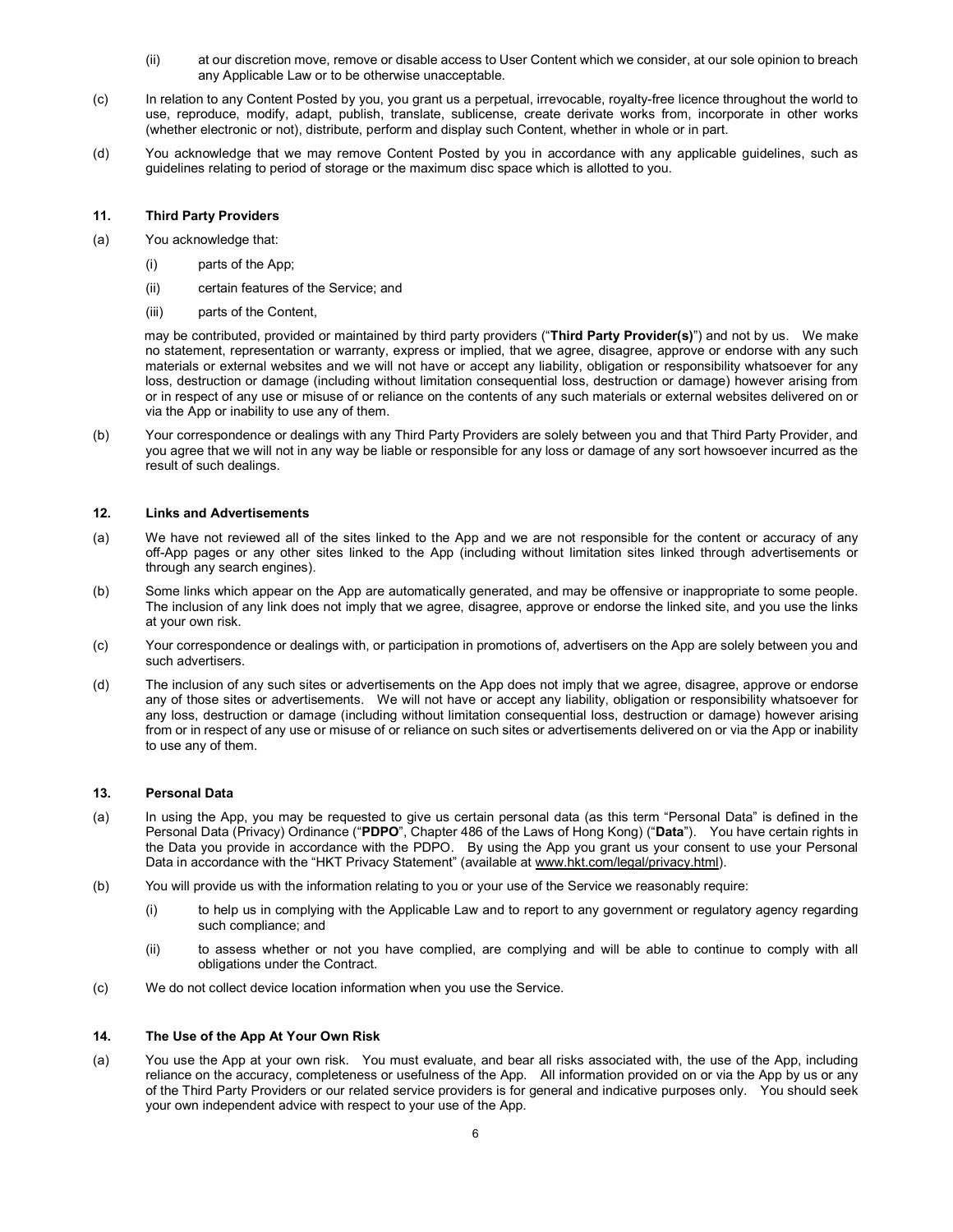- (b) We endeavor to provide a convenient and functional App, but we do not guarantee in any way that the App will be error free or continuous or that the App or the server that operates it will be free of viruses or other harmful components, nor we guarantee the quality of the voice or video calls you made under the App, as the same will be dependent on various factors, such as the user's hardware, Internet connection status etc.
- (c) Although we will use reasonable endeavors to maintain the App, we do not undertake in any way to provide support or maintenance services for the App.
- (d) Unauthorised access to the Service is a breach of the Contract and a violation of the law. You agree not to access the Service by any means other than by providing us your login details and password or allow anyone to do so. You agree not use any automated means, including, without limitation, agents, robots, scripts, or spiders, to access, monitor or copy any part of the App, the Service or the Content.
- (e) If your use of the App results in the need for servicing or replacing any property, material, equipment or data, we will not be in any way responsible for any costs or expenses in relation to any loss or damages.
- (f) Without limiting other provisions of these Terms and Conditions, everything on the App is provided to you on an "as is" and an "as available" basis, without warranty or condition of any kind, either expressed or implied, including, but not limited to, any implied warranties of merchantability, fitness for a particular purpose, or non-infringement. We exclude all representations and warranties to the fullest extent permissible under any Applicable Law.
- (g) In particular, we do not make any express or implied warranty as to the accuracy, fitness for a particular purpose, non-infringement, reliability, security, timeliness or freedom from computer virus in relation to any content on the App. We will not be liable for any errors in, omissions from, or misstatements or misrepresentations (whether express or implied) concerning any such information, and will not have or accept any liability, obligation or responsibility whatsoever for any loss, destruction or damage (including without limitation consequential loss, destruction or damage) however arising from or in respect of any use or misuse of or reliance on the information delivered on the App or inability to use the App or any services delivered through the App.

### 15. Indemnities

You agree to indemnify us, our content providers, contractors, sub-contractors, licensors and agents (including but not limited to the Third Party Providers) and their respective officers, directors and employees (collectively, the "Indemnified Parties") against any action, liability, cost, claim, loss, damage, proceeding, and/or expense suffered or incurred by any of the Indemnified Parties arising from or which is related to:

- (a) your use of the App, the Service, the Content, and/or the Software; and
- (b) any breach or non-observance of any provisions of the Contract by you and/or other person(s) using the Service under your Service account, whether with or without your authority or knowledge.

#### 16. Limitation of Liability

- (a) To the fullest extent permitted by law, we will accept no liability whatsoever for any direct, indirect, consequential, collateral, special, punitive or incidental loss, destruction or damage (including but not limited to corruption of data, loss of profits, goodwill, bargain or opportunity or loss of anticipated savings or any other loss) resulting from your access to, reliance on, or use of, or inability to use the Service (including the App, the Content and the Software) (including any services provided by any Third Party Providers), whether based on warranty, contract, tort, negligence or any other legal theory, and whether or not we know of or reasonably should have known of the possibility of such damage.
- (b) If a jurisdiction does not allow the exclusion or limitation of liability in accordance with the relevant provisions under the Contract but allows a limitation of a certain maximum extent, then our liability is limited to that extent.

#### 17. Cancellation of Registration

- (a) We may cancel or suspend your registration or your use of the App if we reasonably believe that you may have violated any Applicable Law or any of the provisions of the Contract, acted inconsistently with the provisions or spirit of the Contract, or have violated our rights or those of another party, or if we are investigating any suspected misuse or misconduct. If you encounter any cancellation or suspension of service, please contact our Customer Service Hotline 1000.
- (b) When your registration is cancelled, you may no longer have access to the App.
- (c) You acknowledge and agree that Clause 14 (The Use of the App At Your Own Risk), Clause 15 (Indemnities), Clause 16 (Limitation of Liability), this Clause 17(c) and Clause 19 (General Provisions) shall survive cancellation of your registration or termination of the App.

## 18. Notices

- (a) We will give you any necessary notices by posting them on the App. You agree:
	- (i) to check the App for notices regularly; and
	- (ii) that you will be considered to have received a notice when it is made available to you by posting on the App.